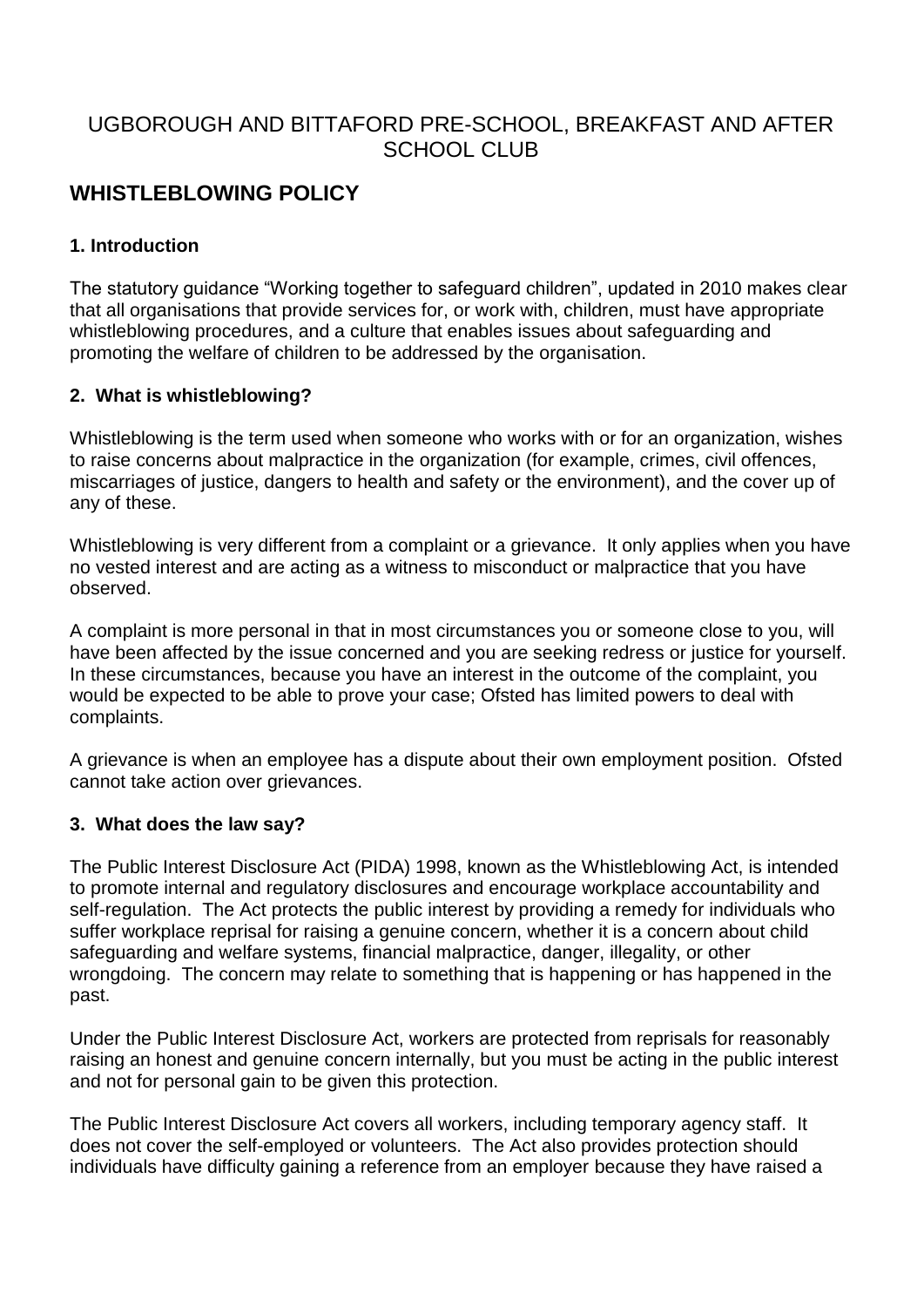concern. It makes it clear that any clause in a contract that purports to gag an individual from raising a concern that would be protected under the Act is void.

For more information on the law visit: **[www.pcaw.co.uk/law/uklegislation.htm](http://www.pcaw.co.uk/law/uklegislation.htm)**

### **4. Raising a concern about safeguarding failures or other wrongdoing at Ugborough and Bittaford Pre-school/Breakfast and After School Club?**

You should first raise your concern internally with the Playleader or Setting Manager.

If you feel unable to do this (perhaps because your concern relates to them) you should raise your concern with the Chairperson.

If this does not have a satisfactory outcome within a couple of weeks or if the problem reoccurs you should put your concerns in writing to the Play leader or Setting Manager and Chairperson.

If a person is worried at any stage about how to raise their concern, they should always seek independent advice at the earliest opportunity. This may be to check who may be best placed to deal with their concern or simply to talk the matter through in confidence first and discuss how to raise their concern, ie union, professional body, early years and childcare advisor.

If you have raised your concern internally but feel it has not been properly addressed, or if they feel unable to raise your concern at any level within the organisation, you may feel that you need to raise your concern outside the place of work.

It is advisable, in terms of both addressing the concern and securing your own protection as a whistleblower, to raise this first with a body that that has some oversight of the work of the setting. This may be a governing body/committee, the local authority early years and childcare service, a national regulator such as Ofsted, or the student's educational establishment.

If your concern is about an immediate or current risk to an individual child or children, it is important that you follow Devon Safeguarding Boards (DSCB) Child protection procedures.

## **5. Who to contact**

To raise concerns about failures in practices and procedures for the safeguarding of children in early years settings in Devon, the member of staff, volunteer or student should contact : MASH (Multi Agency Safeguarding Hub) on 0345 155 1071 or email : **[mashsecure@devon.gcsx.gov.uk](mailto:mashsecure@devon.gcsx.gov.uk)**.

Ofsted – contact can be made as follows :

- A dedicated whistleblowing hotline 0300 123 3155 (Monday to Friday from 8.00 am to 6.00pm)
- By email to the whistleblowing team **[whistleblowing@ofsted.gov.uk](mailto:whistleblowing@ofsted.gov.uk)**
- By post : WBHL, Ofsted, Piccadilly Gate, Store Street, Manchester M1 2WD

The hotline can be used by anybody who has a whistleblowing concern about services or practice in any local authority, or in a care or educational setting regulated and inspected by Ofsted, including :